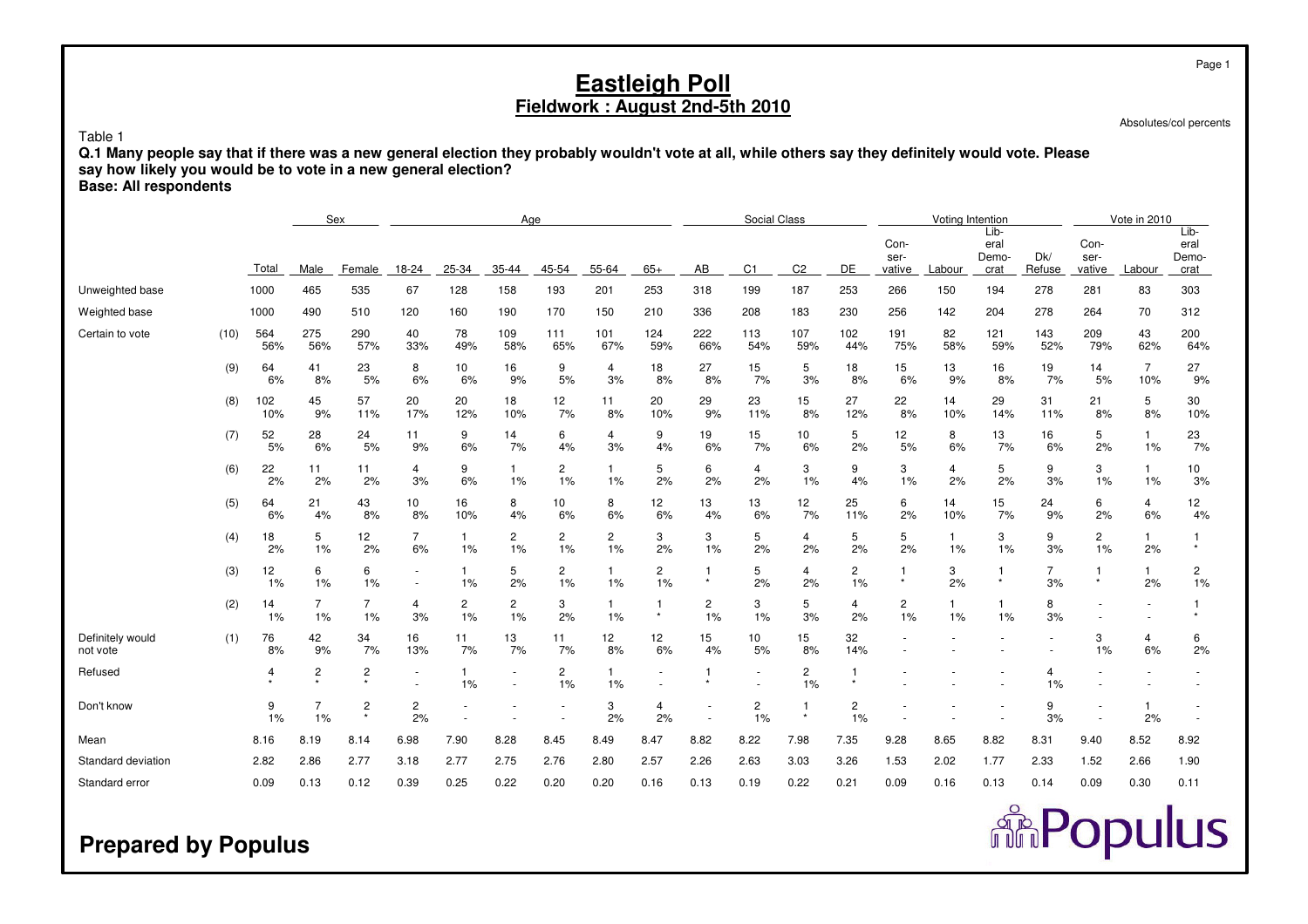Absolutes/col percents

Table 2 **Q.2 If there was a general election tomorrow, which party would you vote for?Base: All respondents**

|                               |             |                | Sex        |                      |           |                      | Age       |                      |                          |            | Social Class   |                      |                      |                                                      | Voting Intention |                               |               |                         | Vote in 2010                       |                               |
|-------------------------------|-------------|----------------|------------|----------------------|-----------|----------------------|-----------|----------------------|--------------------------|------------|----------------|----------------------|----------------------|------------------------------------------------------|------------------|-------------------------------|---------------|-------------------------|------------------------------------|-------------------------------|
|                               | Total       | Male           | Female     | 18-24                | 25-34     | 35-44                | 45-54     | $55 - 64$            | $65+$                    | AB         | C <sub>1</sub> | C <sub>2</sub>       | DE                   | Con-<br>ser-<br>vative                               | Labour           | Lib-<br>eral<br>Demo-<br>crat | Dk/<br>Refuse | Con-<br>ser-<br>vative  | Labour                             | Lib-<br>eral<br>Demo-<br>crat |
| Unweighted base               | 1000        | 465            | 535        | 67                   | 128       | 158                  | 193       | 201                  | 253                      | 318        | 199            | 187                  | 253                  | 266                                                  | 150              | 194                           | 278           | 281                     | 83                                 | 303                           |
| Weighted base                 | 1000        | 490            | 510        | 120                  | 160       | 190                  | 170       | 150                  | 210                      | 336        | 208            | 183                  | 230                  | 256                                                  | 142              | 204                           | 278           | 264                     | 70                                 | 312                           |
| Conservative                  | 256<br>26%  | 134<br>27%     | 122<br>24% | 21<br>18%            | 37<br>23% | 53<br>28%            | 48<br>28% | 32<br>21%            | 65<br>31%                | 101<br>30% | 56<br>27%      | 49<br>27%            | 41<br>18%            | 256<br>100%                                          |                  |                               |               | 209<br>79%              | $\overline{\phantom{a}}$<br>$\sim$ | 20<br>6%                      |
| Labour                        | 142<br>14%  | 72<br>15%      | 70<br>14%  | 14<br>12%            | 21<br>13% | 27<br>14%            | 20<br>12% | 27<br>18%            | 33<br>16%                | 41<br>12%  | 31<br>15%      | 24<br>13%            | 43<br>19%            | $\overline{\phantom{a}}$<br>$\overline{\phantom{a}}$ | 142<br>100%      |                               |               | $\overline{4}$<br>$1\%$ | 51<br>73%                          | 62<br>20%                     |
| Liberal Democrat              | 204<br>20%  | 84<br>17%      | 121<br>24% | 33<br>27%            | 40<br>25% | 32<br>17%            | 37<br>22% | 36<br>24%            | 27<br>13%                | 77<br>23%  | 57<br>27%      | 28<br>16%            | 41<br>18%            | $\overline{\phantom{a}}$                             |                  | 204<br>100%                   | ٠<br>٠        | 8<br>3%                 | 4<br>6%                            | 160<br>51%                    |
| The UK Independence<br>Party  | 25<br>2%    | 18<br>4%       | 1%         | 5<br>5%              | 2<br>1%   | $\overline{c}$<br>1% | 4<br>3%   | 6<br>4%              | 6<br>3%                  | $\star$    | 6<br>3%        | 9<br>5%              | 8<br>4%              |                                                      |                  |                               |               | 2<br>1%                 | $\sim$                             | 4<br>1%                       |
| The Green Party               | 13<br>$1\%$ | 10<br>2%       | 3<br>1%    | $\overline{c}$<br>2% | 3<br>2%   | $\mathbf{2}$<br>1%   | 1%        | $\overline{c}$<br>1% | 3<br>1%                  | 3<br>1%    | 3<br>1%        | $\overline{2}$<br>1% | 5<br>2%              |                                                      |                  |                               |               |                         | 1<br>2%                            | 5<br>2%                       |
| The British National<br>Party | 3           | $\overline{c}$ |            |                      |           | 1%                   | 1%        | $\star$              | $\overline{\phantom{a}}$ |            |                |                      | $\overline{2}$<br>1% |                                                      |                  |                               |               |                         | $\overline{1}$<br>1%               |                               |
| Some other party              | 3           | 3<br>1%        |            |                      |           | 3<br>1%              |           |                      |                          | $\star$    | 1%             |                      |                      |                                                      |                  |                               |               | $\overline{c}$<br>1%    | $\overline{\phantom{a}}$           |                               |
| Would not vote                | 76<br>8%    | 42<br>9%       | 34<br>7%   | 16<br>13%            | 11<br>7%  | 13<br>7%             | 11<br>7%  | 12<br>8%             | 12<br>6%                 | 15<br>4%   | 10<br>5%       | 15<br>8%             | 32<br>14%            |                                                      |                  |                               |               | 3<br>1%                 | 4<br>6%                            | 6<br>2%                       |
| Refused                       | 107<br>11%  | 54<br>11%      | 53<br>10%  | $\overline{7}$<br>6% | 10<br>6%  | 21<br>11%            | 19<br>11% | 15<br>10%            | 35<br>17%                | 38<br>11%  | 13<br>6%       | 20<br>11%            | 26<br>11%            |                                                      |                  |                               | 107<br>39%    | 6<br>2%                 | $\mathbf{1}$<br>2%                 | 12<br>4%                      |
| Don't know                    | 171<br>17%  | 72<br>15%      | 99<br>19%  | 21<br>18%            | 36<br>23% | 36<br>19%            | 29<br>17% | 20<br>13%            | 29<br>14%                | 58<br>17%  | 31<br>15%      | 34<br>19%            | 31<br>14%            |                                                      |                  |                               | 171<br>61%    | 31<br>12%               | $\overline{7}$<br>9%               | 43<br>14%                     |

**Prepared by Populus**

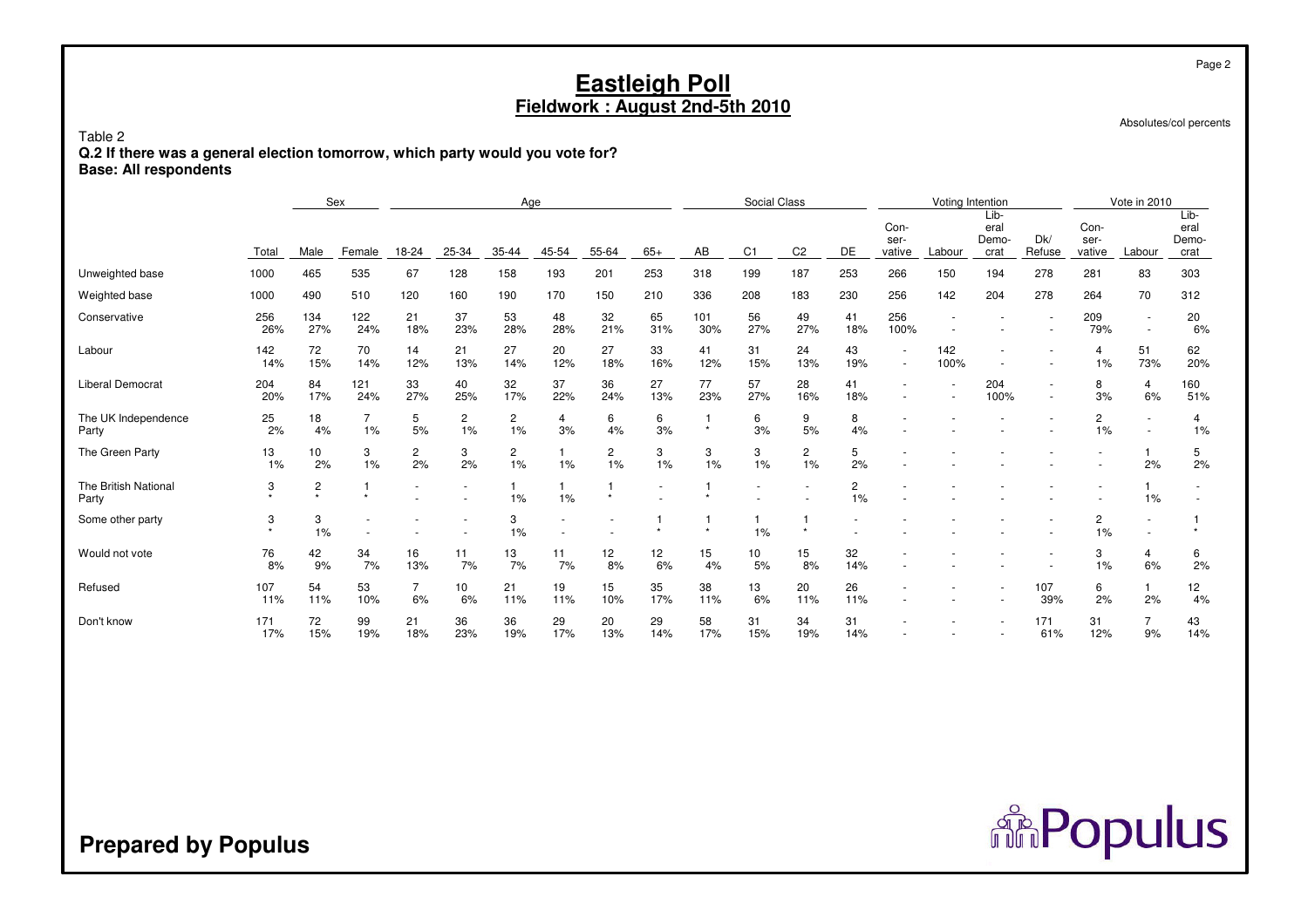Absolutes/col percents

## Table 3

 **Q.2 If there was a general election tomorrow, which party would you vote for?Base: All respondents expressing an intention to vote**

|                               |            |                      | Sex        |                          |                          | Age                  |           |                      |                                                      |            | Social Class   |                      |           |                                                      | Voting Intention |                               |               |                        | Vote in 2010                       |                               |
|-------------------------------|------------|----------------------|------------|--------------------------|--------------------------|----------------------|-----------|----------------------|------------------------------------------------------|------------|----------------|----------------------|-----------|------------------------------------------------------|------------------|-------------------------------|---------------|------------------------|------------------------------------|-------------------------------|
|                               | Total      | Male                 | Female     | 18-24                    | 25-34                    | 35-44                | 45-54     | 55-64                | $65+$                                                | AB         | C <sub>1</sub> | C <sub>2</sub>       | DE        | Con-<br>ser-<br>vative                               | Labour           | Lib-<br>eral<br>Demo-<br>crat | Dk/<br>Refuse | Con-<br>ser-<br>vative | Labour                             | Lib-<br>eral<br>Demo-<br>crat |
| Unweighted base               | 649        | 310                  | 339        | 42                       | 82                       | 100                  | 125       | 138                  | 162                                                  | 213        | 148            | 119                  | 155       | 266                                                  | 150              | 194                           |               | 239                    | 66                                 | 246                           |
| Weighted base                 | 646        | 322                  | 323        | 76                       | 102                      | 120                  | 111       | 103                  | 134                                                  | 225        | 154            | 114                  | 140       | 256                                                  | 142              | 204                           |               | 224                    | 57                                 | 252                           |
| Conservative                  | 256<br>40% | 134<br>41%           | 122<br>38% | 21<br>28%                | 37<br>37%                | 53<br>44%            | 48<br>43% | 32<br>30%            | 65<br>48%                                            | 101<br>45% | 56<br>37%      | 49<br>43%            | 41<br>29% | 256<br>100%                                          |                  |                               |               | 209<br>93%             | $\sim$<br>$\overline{\phantom{a}}$ | 20<br>8%                      |
| Labour                        | 142<br>22% | 72<br>22%            | 70<br>22%  | 14<br>18%                | 21<br>21%                | 27<br>22%            | 20<br>18% | 27<br>27%            | 33<br>25%                                            | 41<br>18%  | 31<br>20%      | 24<br>21%            | 43<br>31% | $\overline{\phantom{a}}$<br>$\overline{\phantom{a}}$ | 142<br>100%      |                               |               | 2%                     | 51<br>89%                          | 62<br>25%                     |
| Liberal Democrat              | 204<br>32% | 84<br>26%            | 121<br>37% | 33<br>43%                | 40<br>39%                | 32<br>27%            | 37<br>33% | 36<br>35%            | 27<br>20%                                            | 77<br>34%  | 57<br>37%      | 28<br>25%            | 41<br>29% | $\sim$<br>$\overline{\phantom{a}}$                   |                  | 204<br>100%                   | $\sim$        | 8<br>3%                | 4<br>8%                            | 160<br>63%                    |
| The UK Independence<br>Party  | 25<br>4%   | 18<br>6%             | 2%         | 5<br>7%                  | 2<br>1%                  | 2<br>1%              | 4<br>4%   | 6<br>6%              | 6<br>4%                                              | $\star$    | 6<br>4%        | 9<br>8%              | 8<br>6%   |                                                      |                  |                               |               | 2<br>1%                |                                    | 4<br>1%                       |
| The Green Party               | 13<br>2%   | 10<br>3%             | 3<br>1%    | $\overline{c}$<br>3%     | 3<br>3%                  | $\overline{c}$<br>2% | 1%        | $\overline{c}$<br>1% | 3<br>2%                                              | 3<br>1%    | 3<br>2%        | $\overline{c}$<br>2% | 5<br>3%   | $\overline{\phantom{a}}$                             |                  |                               |               |                        | 2%                                 | 5<br>2%                       |
| The British National<br>Party | 3<br>÷     | $\overline{c}$<br>1% |            | $\overline{\phantom{a}}$ | $\overline{\phantom{a}}$ | 1%                   | 1%        | 1%                   | $\overline{\phantom{a}}$<br>$\overline{\phantom{a}}$ | 1%         |                |                      | 2<br>1%   |                                                      |                  |                               |               |                        | 1%                                 |                               |
| Some other party              | 3<br>1%    | 3<br>1%              |            |                          |                          | 3<br>2%              |           |                      | $1\%$                                                | 1%         | $1\%$          | 1%                   |           |                                                      |                  |                               |               | 2<br>$1\%$             | $\sim$                             | 1%                            |

# **Prepared by Populus**

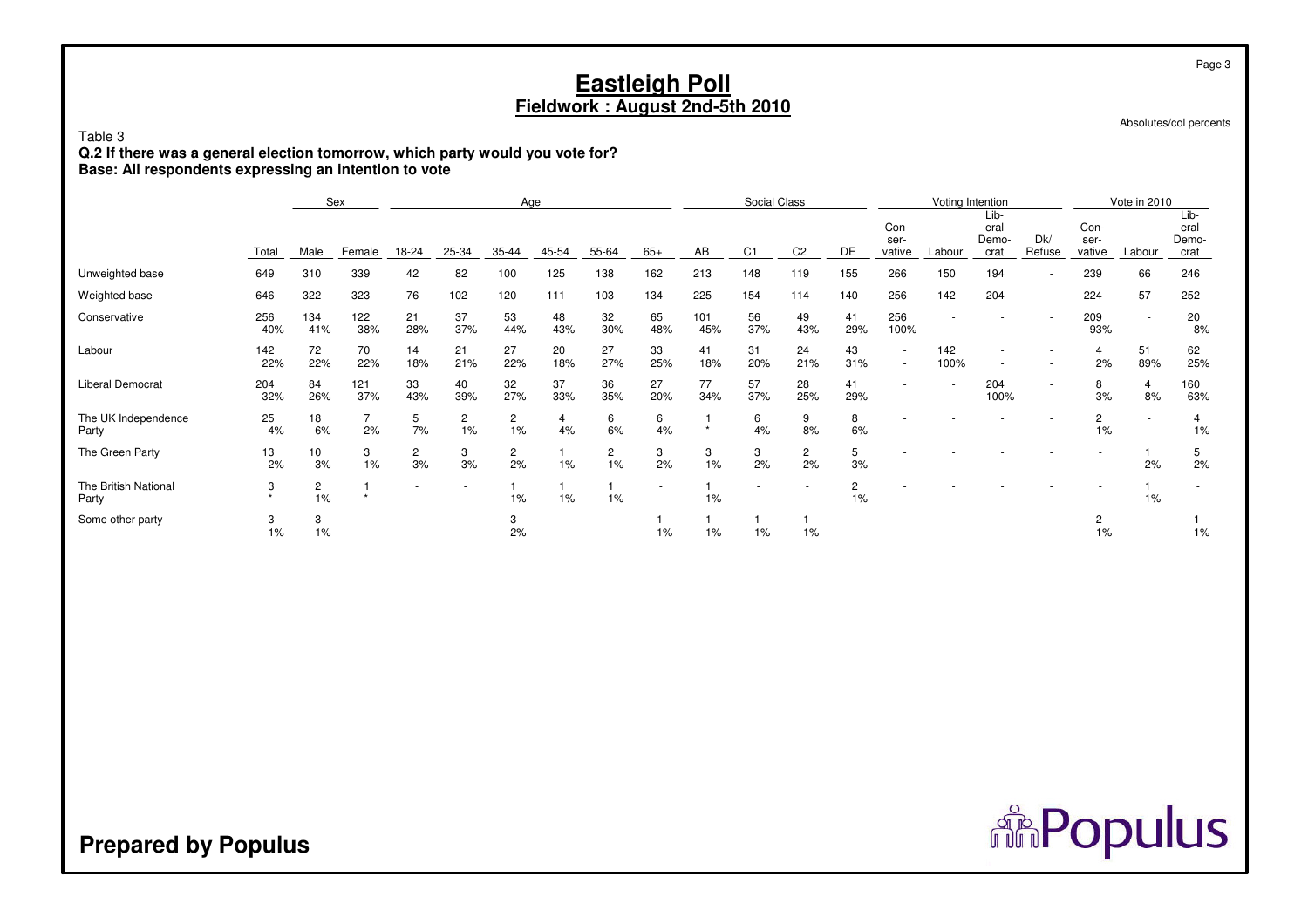Absolutes/col percents

Table 4

 **Q.2 If there was a general election tomorrow, which party would you vote for?Base: All respondents expressing an intention to voteWeighting: Turnout Weights**

|                               |              |            | Sex       |                      |                      | Age                  |           |           |                      |                    | Social Class         |                      |                      |                                    |             | Voting Intention              |                  |                        | Vote in 2010                                         |                               |
|-------------------------------|--------------|------------|-----------|----------------------|----------------------|----------------------|-----------|-----------|----------------------|--------------------|----------------------|----------------------|----------------------|------------------------------------|-------------|-------------------------------|------------------|------------------------|------------------------------------------------------|-------------------------------|
|                               | Total        | Male       | Female    | 18-24                | 25-34                | 35-44                | 45-54     | 55-64     | $65+$                | AB                 | C <sub>1</sub>       | C <sub>2</sub>       | DE                   | Con-<br>ser-<br>vative             | Labour      | Lib-<br>eral<br>Demo-<br>crat | Dk/<br>Refuse    | Con-<br>ser-<br>vative | Labour                                               | Lib-<br>eral<br>Demo-<br>crat |
| Unweighted base               | 492          | 240        | 252       | 27                   | 57                   | 79                   | 99        | 108       | 124                  | 171                | 111                  | 92                   | 107                  | 215                                | 106         | 145                           |                  | 199                    | 53                                                   | 191                           |
| Weighted base                 | 484          | 250        | 234       | 49                   | 70                   | 94                   | 88        | 81        | 102                  | 179                | 113                  | 86                   | 96                   | 204                                | 100         | 149                           | $\sim$           | 186                    | 46                                                   | 194                           |
| Conservative                  | 204<br>42%   | 106<br>42% | 98<br>42% | 14<br>30%            | 28<br>40%            | 44<br>46%            | 39<br>44% | 27<br>33% | 53<br>52%            | 82<br>46%          | 45<br>40%            | 38<br>44%            | 32<br>34%            | 204<br>100%                        |             |                               |                  | 174<br>93%             | $\overline{\phantom{a}}$<br>$\overline{\phantom{a}}$ | 15<br>8%                      |
| Labour                        | 100<br>21%   | 54<br>22%  | 46<br>20% | 9<br>19%             | 13<br>19%            | 21<br>22%            | 14<br>16% | 20<br>25% | 23<br>23%            | 30<br>17%          | 22<br>19%            | 18<br>21%            | 27<br>29%            | $\overline{\phantom{a}}$<br>$\sim$ | 100<br>100% |                               |                  | 3<br>2%                | 40<br>88%                                            | 45<br>23%                     |
| Liberal Democrat              | 149<br>31%   | 64<br>26%  | 85<br>36% | 19<br>39%            | 26<br>38%            | 24<br>26%            | 30<br>35% | 30<br>37% | 19<br>19%            | 62<br>34%          | 40<br>35%            | 19<br>22%            | 27<br>28%            | $\sim$<br>$\sim$                   |             | 149<br>100%                   | $\sim$<br>$\sim$ | 6<br>3%                | 4<br>9%                                              | 126<br>65%                    |
| The UK Independence<br>Party  | 18<br>4%     | 14<br>5%   | 4<br>2%   | 4<br>8%              | 1%                   | 2%                   | 3<br>3%   | 4<br>5%   | 4<br>4%              | $\star$<br>$\star$ | 3<br>3%              | 8<br>10%             | 6<br>6%              |                                    |             |                               |                  | 1%                     | $\overline{\phantom{a}}$                             | 3<br>2%                       |
| The Green Party               | 9<br>2%      | 8<br>3%    |           | $\overline{2}$<br>4% | $\overline{c}$<br>2% | $\overline{2}$<br>2% | 1%        |           | $\overline{c}$<br>2% | 3<br>2%            | $\overline{2}$<br>2% | $\overline{c}$<br>2% | $\overline{c}$<br>2% |                                    |             |                               |                  |                        | 2%                                                   | 4<br>2%                       |
| The British National<br>Party | 2<br>$\star$ | 2<br>1%    |           |                      |                      |                      | 1%        | 1%        | $\sim$<br>٠          | 1%                 |                      |                      | 1%                   |                                    |             |                               |                  |                        | $1\%$                                                |                               |
| Some other party              | 2<br>1%      | 2<br>1%    |           |                      |                      | 2%                   |           |           | $1\%$                | $\star$            | 1%                   | 1%                   |                      |                                    |             |                               |                  | 1%                     | $\overline{\phantom{a}}$                             |                               |

**Prepared by Populus**

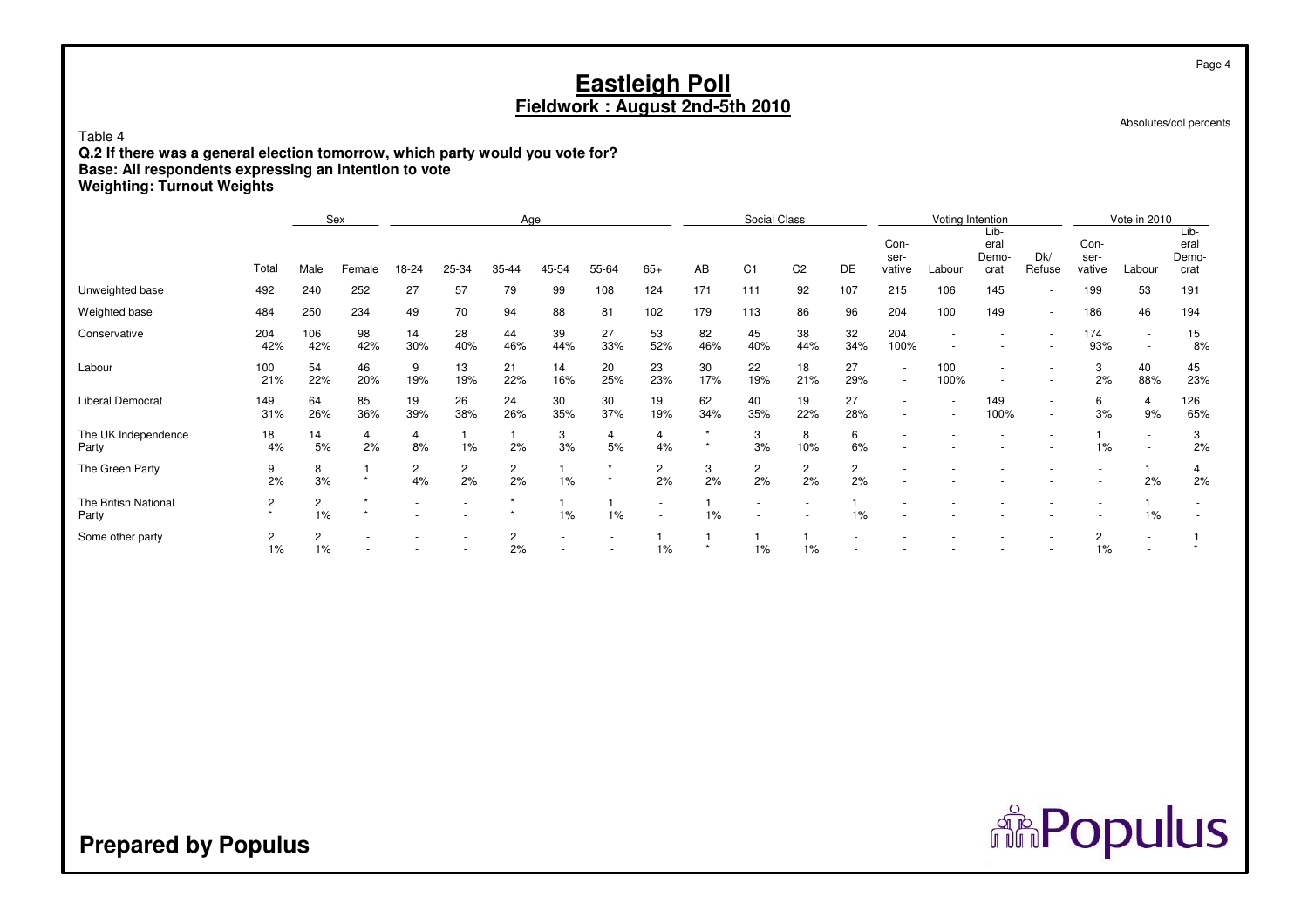Absolutes/col percents

Table 5 **Q.2 If there was a general election tomorrow, which party would you vote for?Base: All respondentsWeighting: Turnout Weights**

|                               |                           |                      |                                  |                      | Q.3/4 Voting in 2010 General Election |              |                      |
|-------------------------------|---------------------------|----------------------|----------------------------------|----------------------|---------------------------------------|--------------|----------------------|
|                               | Total                     | Conservative         | Labour                           | Liberal<br>Democrats | Another party                         | Did not vote | Refused              |
| Unweighted base               | 672                       | 231                  | 57                               | 230                  | 14                                    | 45           | 94                   |
| Weighted base                 | 659                       | 216                  | 49                               | 234                  | 19                                    | 51           | 89                   |
| Conservative                  | 204<br>31%                | 174<br>80%           | $\blacksquare$<br>$\blacksquare$ | 15<br>6%             | $\overline{\phantom{a}}$              | 10<br>19%    | 6<br>6%              |
| Labour                        | 100<br>15%                | 3<br>1%              | 40<br>82%                        | 45<br>19%            | 1<br>5%                               | 9<br>18%     | $\overline{2}$<br>2% |
| Liberal Democrat              | 149<br>23%                | 6<br>3%              | 4<br>8%                          | 126<br>54%           | $\overline{4}$<br>19%                 | 9<br>18%     |                      |
| The UK Independence<br>Party  | 18<br>3%                  | 1%                   | ٠<br>$\blacksquare$              | 3<br>1%              | 8<br>43%                              | 4<br>8%      | 1%                   |
| The Green Party               | 9<br>1%                   | ٠                    | 2%                               | 4<br>2%              | 3<br>17%                              | 1%           |                      |
| The British National<br>Party | $\overline{c}$<br>$\star$ |                      | 1%                               |                      | 1<br>6%                               |              |                      |
| Some other party              | $\overline{c}$<br>$\star$ | $\overline{c}$<br>1% | $\sim$                           |                      | $\sim$                                |              |                      |
| Refused                       | 82<br>12%                 | 6<br>3%              | 2%                               | 9<br>4%              | $\overline{\phantom{a}}$              | 6<br>11%     | 61<br>68%            |
| Don't know                    | 93<br>14%                 | 25<br>11%            | $\overline{c}$<br>4%             | 32<br>13%            | $\overline{c}$<br>10%                 | 13<br>25%    | 20<br>23%            |

# **Prepared by Populus**

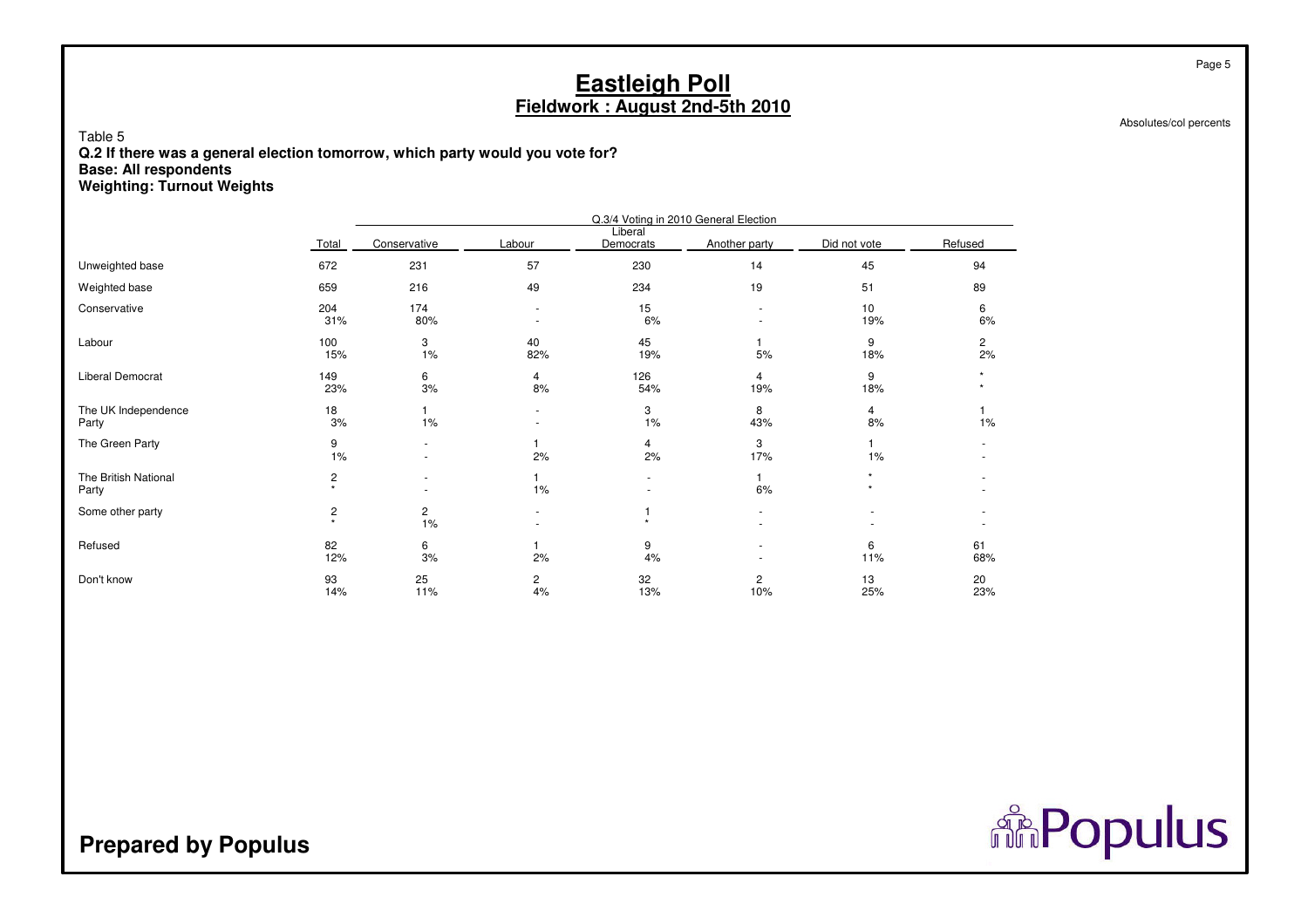# Table 6**Adjusted Voting Intention Weighting: Turnout Weights**

|                  | Total      |
|------------------|------------|
| Total            | 513        |
| Conservative     | 220<br>43% |
| Labour           | 102<br>20% |
| Liberal Democrat | 161<br>31% |
| Other            | 31<br>6%   |



Absolutes/col percents

Page 6

**Prepared by Populus**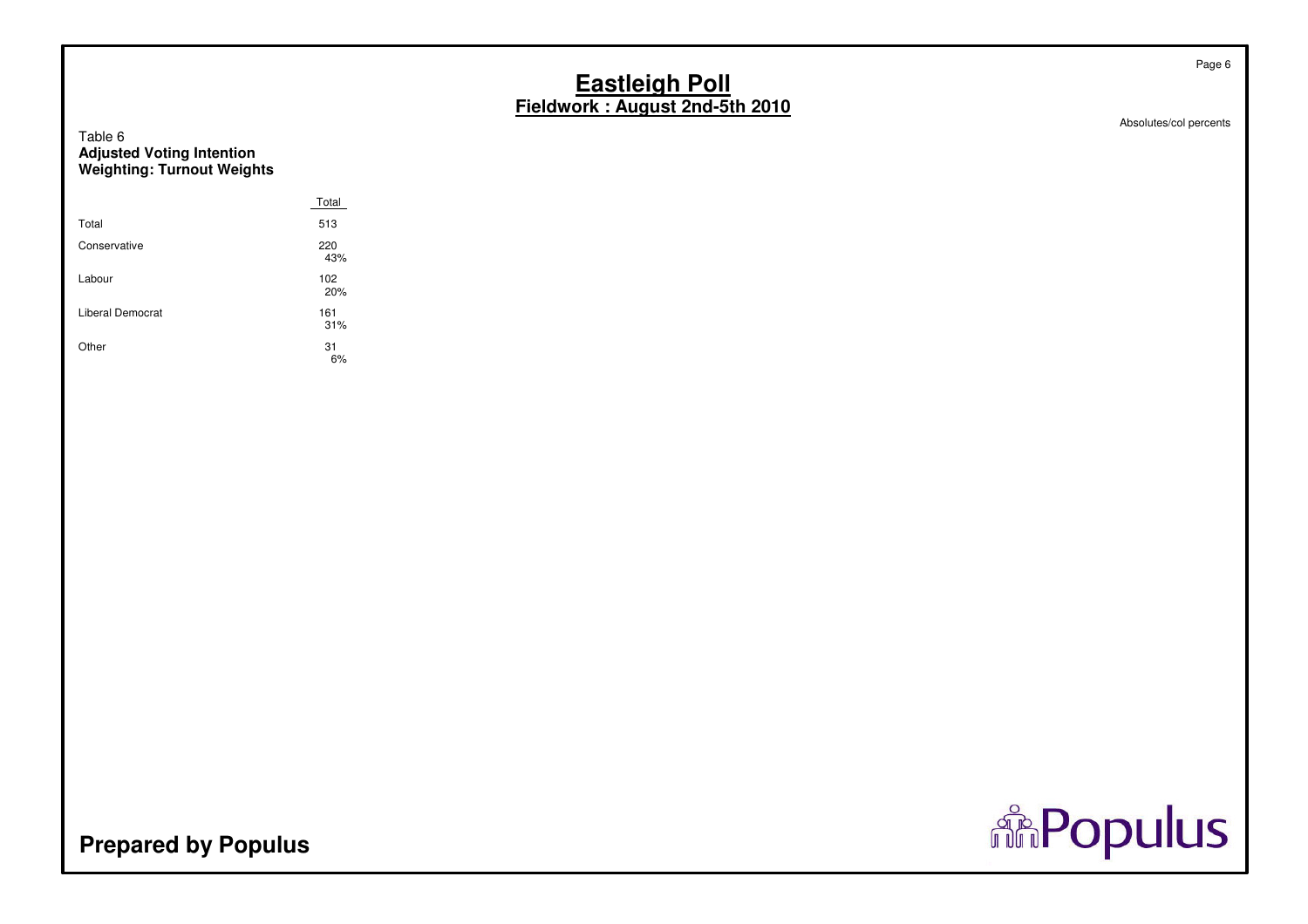| Table 7<br><b>Base: All respondents</b> | <b>Eastleigh Poll</b><br>Fieldwork: August 2nd-5th 2010<br>Q.3 At the general election in May this year, many people didn't vote. Did you vote in that election, or did you not vote?<br>Q.4 Could you tell me which party you voted for in the general election in May? |            |            |                      |           |                      |           |           |           |            |                |                |           |                        |           |                       |                      | Page 7<br>Absolutes/col percents           |            |                               |
|-----------------------------------------|--------------------------------------------------------------------------------------------------------------------------------------------------------------------------------------------------------------------------------------------------------------------------|------------|------------|----------------------|-----------|----------------------|-----------|-----------|-----------|------------|----------------|----------------|-----------|------------------------|-----------|-----------------------|----------------------|--------------------------------------------|------------|-------------------------------|
|                                         | Social Class<br>Sex<br>Voting Intention<br>Age<br>Lib-                                                                                                                                                                                                                   |            |            |                      |           |                      |           |           |           |            |                |                |           |                        |           |                       | Vote in 2010         |                                            |            |                               |
|                                         | Total                                                                                                                                                                                                                                                                    | Male       | Female     | 18-24                | 25-34     | 35-44                | 45-54     | 55-64     | $65+$     | AB         | C <sub>1</sub> | C <sub>2</sub> | DE        | Con-<br>ser-<br>vative | Labour    | eral<br>Demo-<br>crat | Dk/<br>Refuse        | Con-<br>ser-<br>vative                     | Labour     | Lib-<br>eral<br>Demo-<br>crat |
| Unweighted base                         | 1000                                                                                                                                                                                                                                                                     | 465        | 535        | 67                   | 128       | 158                  | 193       | 201       | 253       | 318        | 199            | 187            | 253       | 266                    | 150       | 194                   | 278                  | 281                                        | 83         | 303                           |
| Weighted base                           | 1000                                                                                                                                                                                                                                                                     | 490        | 510        | 120                  | 160       | 190                  | 170       | 150       | 210       | 336        | 208            | 183            | 230       | 256                    | 142       | 204                   | 278                  | 264                                        | 70         | 312                           |
| Conservative                            | 264<br>26%                                                                                                                                                                                                                                                               | 136<br>28% | 128<br>25% | 17<br>14%            | 37<br>23% | 56<br>30%            | 49<br>29% | 39<br>26% | 65<br>31% | 113<br>34% | 50<br>24%      | 49<br>27%      | 46<br>20% | 209<br>82%             | 4<br>3%   | 8<br>4%               | 37<br>13%            | 264<br>100%                                |            |                               |
| Labour                                  | 70<br>7%                                                                                                                                                                                                                                                                 | 37<br>8%   | 33<br>6%   | 3<br>3%              | 13<br>8%  | 15<br>8%             | 8<br>5%   | 14<br>10% | 17<br>8%  | 19<br>6%   | 14<br>7%       | 14<br>8%       | 22<br>10% | $\overline{a}$         | 51<br>36% | 4<br>2%               | 8<br>3%              | $\overline{\phantom{a}}$<br>$\sim$         | 70<br>100% |                               |
| <b>Liberal Democrats</b>                | 312<br>31%                                                                                                                                                                                                                                                               | 141<br>29% | 171<br>34% | 37<br>31%            | 45<br>28% | 59<br>31%            | 56<br>33% | 50<br>33% | 66<br>31% | 115<br>34% | 72<br>34%      | 48<br>27%      | 70<br>31% | 20<br>8%               | 62<br>44% | 160<br>78%            | 54<br>20%            | $\blacksquare$<br>$\overline{\phantom{a}}$ |            | 312<br>100%                   |
| Another party                           | 25<br>3%                                                                                                                                                                                                                                                                 | 15<br>3%   | 11<br>2%   | $\overline{4}$<br>4% | 5<br>3%   | $\overline{c}$<br>1% | 7<br>4%   | 4<br>3%   | 4<br>2%   | 10<br>3%   | 5<br>2%        | 6<br>3%        | 4<br>2%   |                        | $1\%$     | 5<br>2%               | $\overline{4}$<br>1% |                                            |            |                               |
| Did not vote                            | 201<br>20%                                                                                                                                                                                                                                                               | 98<br>20%  | 103<br>20% | 51<br>43%            | 44<br>28% | 33<br>17%            | 26<br>16% | 25<br>17% | 21<br>10% | 33<br>10%  | 50<br>24%      | 47<br>26%      | 58<br>25% | 19<br>7%               | 21<br>15% | 27<br>13%             | 64<br>23%            |                                            |            |                               |
| Refused                                 | 127<br>13%                                                                                                                                                                                                                                                               | 63<br>13%  | 64<br>13%  | $\overline{7}$<br>6% | 16<br>10% | 26<br>14%            | 24<br>14% | 18<br>12% | 36<br>17% | 46<br>14%  | 18<br>9%       | 19<br>10%      | 29<br>13% | 8<br>3%                | 3<br>2%   | $\star$               | 111<br>40%           |                                            |            |                               |

**Prepared by Populus**

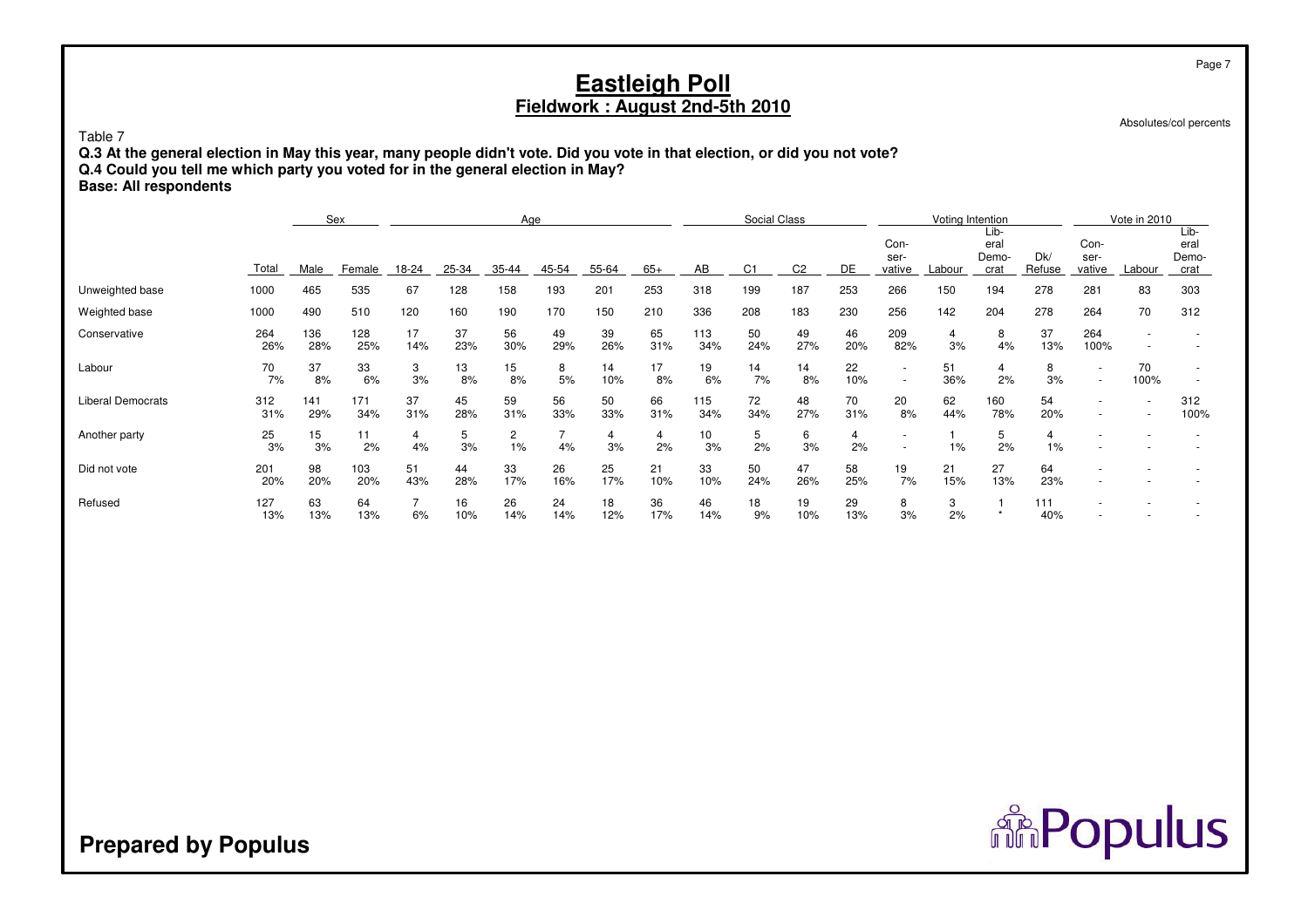| Table 8<br>Q.3 At the general election in May this year, many people didn't vote. Did you vote in that election, or did you not vote?<br>Q.4 Could you tell me which party you voted for in the general election in May?<br>Base: All respondents who voted (and were willing to disclose who they voted for) |            |            |            |           |           |           |           |                      |           | <b>Eastleigh Poll</b> | Fieldwork: August 2nd-5th 2010 |                |           |                                    |           |                                  |               |                                            |              | Page 8<br>Absolutes/col percents |
|---------------------------------------------------------------------------------------------------------------------------------------------------------------------------------------------------------------------------------------------------------------------------------------------------------------|------------|------------|------------|-----------|-----------|-----------|-----------|----------------------|-----------|-----------------------|--------------------------------|----------------|-----------|------------------------------------|-----------|----------------------------------|---------------|--------------------------------------------|--------------|----------------------------------|
|                                                                                                                                                                                                                                                                                                               | Sex<br>Age |            |            |           |           |           |           |                      |           |                       |                                |                |           |                                    |           | Voting Intention<br>Lib-<br>eral |               | Con-                                       | Vote in 2010 | Lib-<br>eral                     |
|                                                                                                                                                                                                                                                                                                               | Total      | Male       | Female     | 18-24     | 25-34     | 35-44     | 45-54     | 55-64                | $65+$     | AB                    | C <sub>1</sub>                 | C <sub>2</sub> | DE        | Con-<br>ser-<br>vative             | Labour    | Demo-<br>crat                    | Dk/<br>Refuse | ser-<br>vative                             | Labour       | Demo-<br>crat                    |
| Unweighted base                                                                                                                                                                                                                                                                                               | 687        | 318        | 369        | 34        | 80        | 110       | 135       | 144                  | 184       | 244                   | 138                            | 125            | 163       | 242                                | 126       | 171                              | 105           | 281                                        | 83           | 303                              |
| Weighted base                                                                                                                                                                                                                                                                                                 | 672        | 329        | 343        | 62        | 99        | 132       | 119       | 107                  | 152       | 257                   | 140                            | 117            | 142       | 229                                | 118       | 177                              | 103           | 264                                        | 70           | 312                              |
| Conservative                                                                                                                                                                                                                                                                                                  | 264<br>39% | 136<br>41% | 128<br>37% | 17<br>28% | 37<br>38% | 56<br>43% | 49<br>41% | 39<br>37%            | 65<br>43% | 113<br>44%            | 50<br>35%                      | 49<br>42%      | 46<br>32% | 209<br>91%                         | 4<br>3%   | 8<br>4%                          | 37<br>36%     | 264<br>100%                                |              |                                  |
| Labour                                                                                                                                                                                                                                                                                                        | 70<br>10%  | 37<br>11%  | 33<br>9%   | 3<br>5%   | 13<br>13% | 15<br>11% | 8<br>7%   | 14<br>13%            | 17<br>11% | 19<br>8%              | 14<br>10%                      | 14<br>12%      | 22<br>15% | $\sim$<br>$\overline{\phantom{a}}$ | 51<br>43% | $\overline{4}$<br>2%             | 8<br>8%       | $\overline{\phantom{a}}$<br>$\sim$         | 70<br>100%   |                                  |
| <b>Liberal Democrats</b>                                                                                                                                                                                                                                                                                      | 312<br>46% | 141<br>43% | 171<br>50% | 37<br>60% | 45<br>45% | 59<br>45% | 56<br>47% | 50<br>46%            | 66<br>43% | 115<br>45%            | 72<br>51%                      | 48<br>41%      | 70<br>50% | 20<br>9%                           | 62<br>53% | 160<br>90%                       | 54<br>53%     | $\overline{\phantom{a}}$<br>$\overline{a}$ |              | 312<br>100%                      |
| Another party                                                                                                                                                                                                                                                                                                 | 25<br>4%   | 15<br>5%   | 11<br>3%   | 4<br>7%   | 5<br>5%   | 2<br>1%   | 7<br>6%   | $\overline{4}$<br>4% | 4<br>3%   | 10<br>4%              | 5<br>3%                        | 6<br>5%        | 4<br>3%   | $\overline{\phantom{a}}$           | 1%        | 5<br>3%                          | 4<br>4%       |                                            |              |                                  |

**Prepared by Populus**